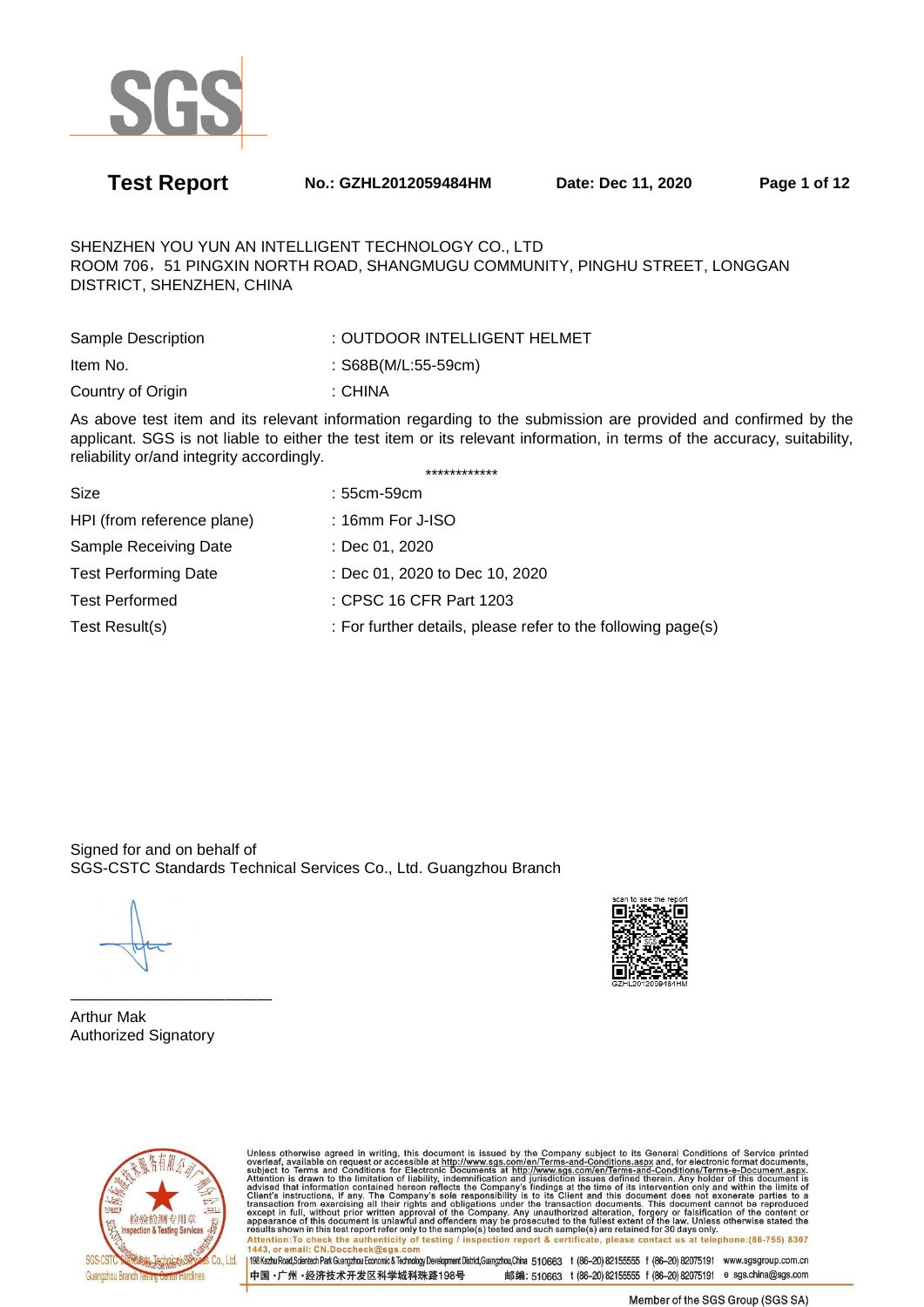

**Test Report No.: GZHL2012059484HM Date: Dec 11, 2020 Page 2 of 12** 

**Test Conducted:** Based on **CPSC 16 CFR Part 1203** Safety Standard for Bicycle Helmets

**Number of Tested Sample:** 8 piece(s)

**Test Results:** Details shown as following table

### **Subpart A —The Standard**

| <b>Clause</b> | <b>Test Item / Test Requirement / Test Method</b>                                                                                                                                                                                                                                                                                                                                                                                                                                                                                                                                        | <b>Test Result</b> |
|---------------|------------------------------------------------------------------------------------------------------------------------------------------------------------------------------------------------------------------------------------------------------------------------------------------------------------------------------------------------------------------------------------------------------------------------------------------------------------------------------------------------------------------------------------------------------------------------------------------|--------------------|
| 1203.5        | <b>Construction requirements - projections.</b><br>Any unfaired projection extending more than 7 mm (0.28 in.) from the helmet's outer<br>surface shall break away or collapse when impacted with forces equivalent to those<br>produced by the applicable impact-attenuation tests in § 1203.17 of this standard.<br>There shall be no fixture on the helmet's inner surface projecting more than 2 mm into<br>the helmet interior.                                                                                                                                                     | Pass               |
|               | <b>Labeling and instructions</b>                                                                                                                                                                                                                                                                                                                                                                                                                                                                                                                                                         |                    |
|               | (a) Labeling                                                                                                                                                                                                                                                                                                                                                                                                                                                                                                                                                                             |                    |
|               | Each helmet shall be marked with durable labeling so that the following information<br>is legible and easily visible to the user:                                                                                                                                                                                                                                                                                                                                                                                                                                                        | Pass               |
|               | (1) Model designation.                                                                                                                                                                                                                                                                                                                                                                                                                                                                                                                                                                   | Pass               |
|               | (2) A warning to the user that no helmet can protect against all possible impacts and<br>that serious injury or death could occur.                                                                                                                                                                                                                                                                                                                                                                                                                                                       | Pass               |
|               | (3) A warning on both the helmet and the packaging that for maximum protection the<br>helmet must be fitted and attached properly to the wearer's head in accordance<br>with the manufacturer's fitting instructions.                                                                                                                                                                                                                                                                                                                                                                    | Pass               |
| 1203.6        | (4) A warning to the user that the helmet may, after receiving an impact, be damaged<br>to the point that it is no longer adequate to protect the head against further<br>impacts, and that this damage may not be visible to the user. This label shall also<br>state that a helmet that has sustained an impact should be returned to the<br>manufacturer for inspection, or be destroyed and replaced.                                                                                                                                                                                | Pass               |
|               | (5) A warning to the user that the helmet can be damaged by contact with common<br>substances (for example, certain solvents [ammonia], cleaners [bleach], etc.), and<br>that this damage may not be visible to the user. This label shall state in generic<br>terms some recommended cleaning agents and procedures (for example, wipe<br>with mild soap and water), list the most common substances that damage the<br>helmet, warn against contacting the helmet with these substances, and refer users<br>to the instruction manual for more specific care and cleaning information. | Pass               |
|               | (6) Signal word. The labels required by paragraphs (a) (2) through (5) of this section<br>shall include the signal word "WARNING" at the beginning of each statement,<br>unless two or more of the statements appear together on the same label. In that<br>case, the signal word need only appear once, at the beginning of the warnings.<br>The signal word "WARNING" shall be in all capital letters, bold print, and a type<br>size equal to or greater than the other text on the label.                                                                                            | Pass               |



Unless otherwise agreed in writing, this document is issued by the Company subject to its General Conditions of Service printed<br>overleaf, available on request or accessible at http://www.sgs.com/en/Terms-and-Conditions.as Attention: To check the authenticity of testing / inspection report & certificate, please contact us at telephone: (86-755) 8307 1443, or email: CN.Doccheck@sgs 198 Kezhu Road,Scientech Park Guangzhou Economic & Technology Development District,Guangzhou,China 510663 t (86-20) 82155555 f (86-20) 82075191 www.sgsgroup.com.cn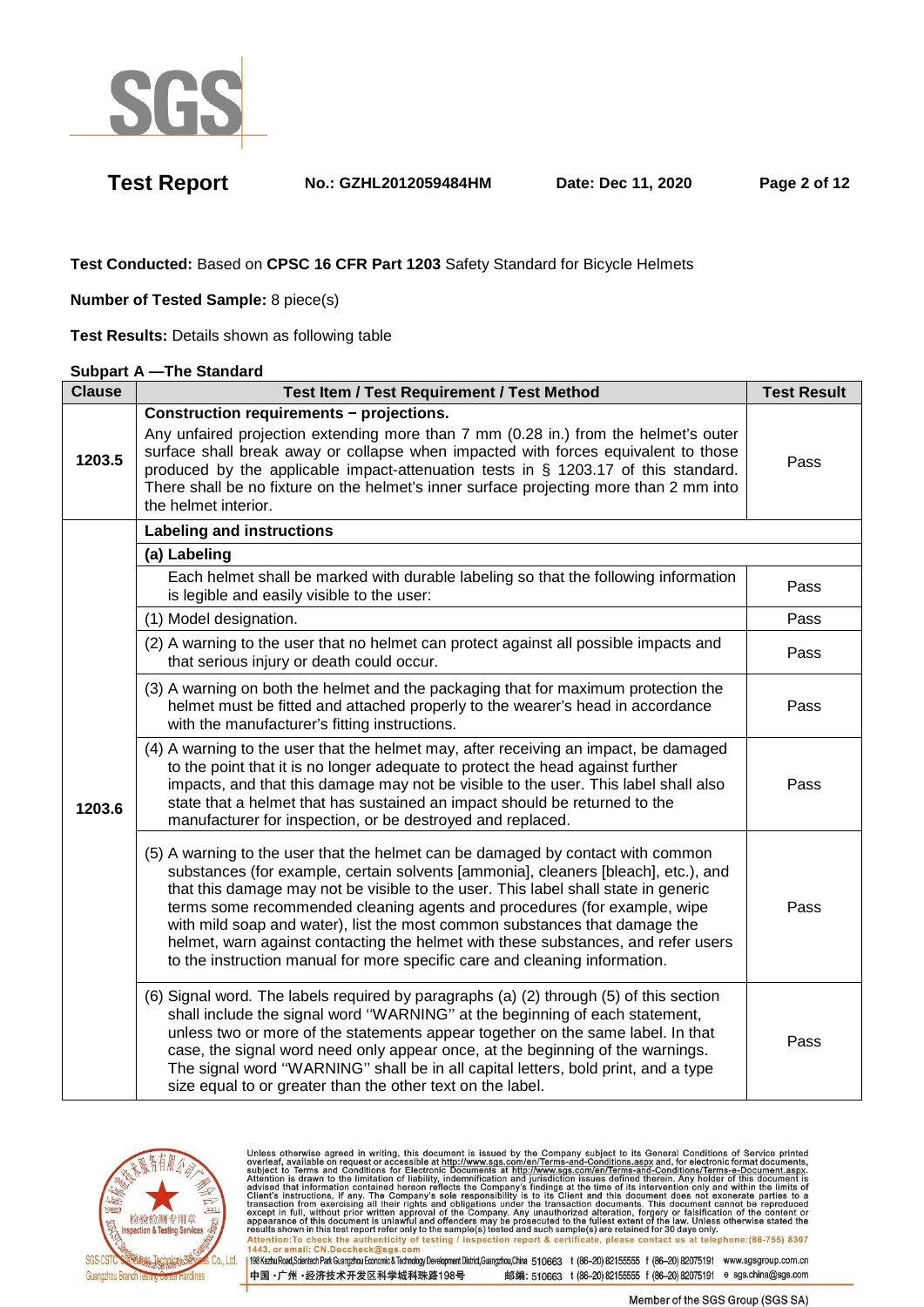

**Test Report No.: GZHL2012059484HM Date: Dec 11, 2020 Page 3 of 12** 

| <b>Clause</b> | <b>Test Item / Test Requirement / Test Method</b>                                                                                                                                                                                                                                                                                                                                                                                                                                                                                                                                                                                                                                                                                                                                                    | <b>Test Result</b>  |
|---------------|------------------------------------------------------------------------------------------------------------------------------------------------------------------------------------------------------------------------------------------------------------------------------------------------------------------------------------------------------------------------------------------------------------------------------------------------------------------------------------------------------------------------------------------------------------------------------------------------------------------------------------------------------------------------------------------------------------------------------------------------------------------------------------------------------|---------------------|
|               | (b) Instructions                                                                                                                                                                                                                                                                                                                                                                                                                                                                                                                                                                                                                                                                                                                                                                                     |                     |
|               | Each helmet shall have fitting and positioning instructions, including a graphic<br>representation of proper positioning                                                                                                                                                                                                                                                                                                                                                                                                                                                                                                                                                                                                                                                                             | Pass                |
|               | <b>Test requirements</b>                                                                                                                                                                                                                                                                                                                                                                                                                                                                                                                                                                                                                                                                                                                                                                             |                     |
|               | (a) Peripheral vision<br>All bicycle helmets shall allow unobstructed vision through a minimum of 105° to<br>the left and right sides of the mid-sagittal plane when measured in accordance with<br>§ 1203.14 of this standard.                                                                                                                                                                                                                                                                                                                                                                                                                                                                                                                                                                      | Pass<br>See annex 1 |
|               | (b) Positional stability<br>No bicycle helmet shall come off of the test headform when tested in accordance<br>with § 1203.15 of this standard.                                                                                                                                                                                                                                                                                                                                                                                                                                                                                                                                                                                                                                                      | Pass<br>See annex 2 |
| 1203.12       | (c) Dynamic strength of retention system<br>All bicycle helmets shall have a retention system that will remain intact without<br>elongating more than 30 mm (1.2 in.) when tested in accordance with § 1203.16 of<br>this standard.                                                                                                                                                                                                                                                                                                                                                                                                                                                                                                                                                                  | Pass<br>See annex 3 |
|               | (d) Impact attenuation criteria<br>(1) General. A helmet fails the impact attenuation performance test of this<br>standard if a failure under paragraph (d)(2) of this section can be induced under<br>any combination of impact site, anvil type, anvil impact order, or conditioning<br>environment permissible under the standard, either with or without any<br>attachments, or combinations of attachments, that are provided with the helmet.<br>Thus, the Commission will test for a "worst case" combination of test<br>parameters. What constitutes a worst case may vary, depending on the<br>particular helmet involved.<br>(2) Peak acceleration. The peak acceleration of any impact shall not exceed 300 g<br>when the helmet is tested in accordance with § 1203.17 of this standard. | Pass<br>See annex 4 |

## **Subpart B—Certification**

|     | 1203.34 Product certification and labeling by manufacturers (including importers)                                                                                                                                                                                                                                                                         |      |
|-----|-----------------------------------------------------------------------------------------------------------------------------------------------------------------------------------------------------------------------------------------------------------------------------------------------------------------------------------------------------------|------|
|     | <b>Contents of certification label.</b>                                                                                                                                                                                                                                                                                                                   |      |
|     | The certification labels required by this section shall contain the following:                                                                                                                                                                                                                                                                            | Pass |
| (b) | (1) The statement "Complies with U.S. CPSC Safety Standard for Bicycle Helmets for<br>Persons Age 5 and Older" or "Complies with U.S. CPSC Safety Standard for<br>Bicycle Helmets for Persons Age 1 and Older (Extended Head Coverage)", as<br>appropriate; this label may spell out "U.S. Consumer Product Safety Commission"<br>instead of "U.S. CPSC"; | Pass |
|     | (2) The name of the U.S. manufacturer or importer responsible for issuing the<br>certificate or the name of a private labeler;                                                                                                                                                                                                                            | Pass |
|     | (3) The address of the U.S. manufacturer or importer responsible for issuing the<br>certificate or, if the name of a private labeler is on the label, the address of the<br>private labeler;                                                                                                                                                              | Pass |

中国·广州·经济技术开发区科学城科珠路198号



Unless otherwise agreed in writing, this document is issued by the Company subject to its General Conditions of Service printed<br>overleaf, available on request or accessible at http://www.sgs.com/en/Terms-and-Conditions.as Antention: To check the authenticity of testing / inspection report & certificate, please contact us at telephone: (86-755) 8307<br>1443, or email: CN.Doccheck@sgs.com<br>1998 Kezhu Road,Sciented: Park Guargzhou Economic & Techn

Member of the SGS Group (SGS SA)

邮编: 510663 t (86-20) 82155555 f (86-20) 82075191 e sgs.china@sgs.com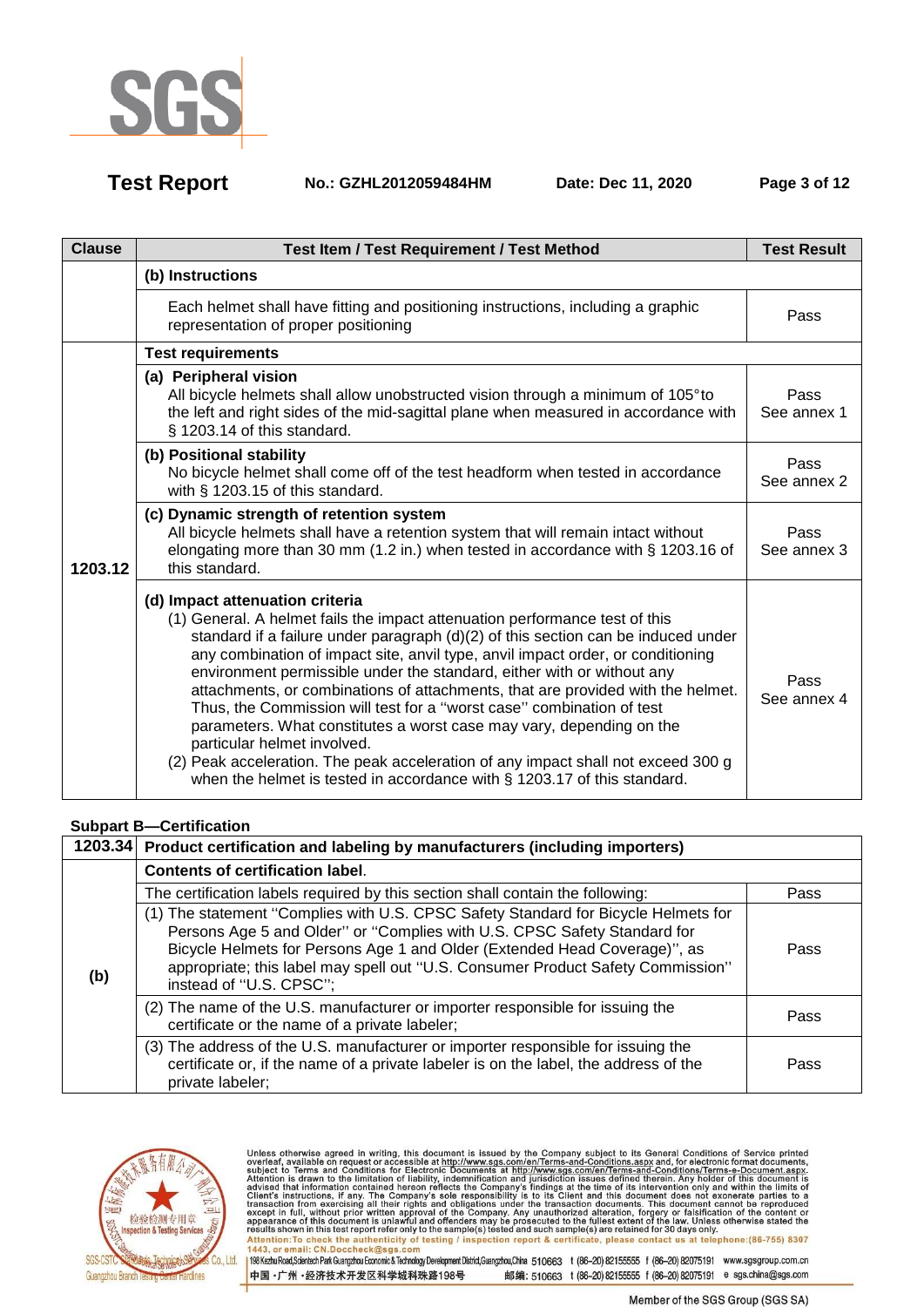

| <b>Test Report</b> | No.: GZHL2012059484HM | Date: Dec 11, 2020 | Page 4 of 12 |
|--------------------|-----------------------|--------------------|--------------|
|                    |                       |                    |              |

|     | (4) The name and address of the foreign manufacturer, if the helmet was<br>manufactured outside the United States;                                                                                                                                                                                                                                                                                                                                                                                                                                                                                                                                                                                                                                                                                                                                                                                                                                                                                                                                                                                                    | Pass      |
|-----|-----------------------------------------------------------------------------------------------------------------------------------------------------------------------------------------------------------------------------------------------------------------------------------------------------------------------------------------------------------------------------------------------------------------------------------------------------------------------------------------------------------------------------------------------------------------------------------------------------------------------------------------------------------------------------------------------------------------------------------------------------------------------------------------------------------------------------------------------------------------------------------------------------------------------------------------------------------------------------------------------------------------------------------------------------------------------------------------------------------------------|-----------|
|     | (5) The telephone number of the U.S. manufacturer or importer responsible for issuing<br>the certificate or, if the name of a private labeler is on the label, the telephone<br>number of the private labeler;                                                                                                                                                                                                                                                                                                                                                                                                                                                                                                                                                                                                                                                                                                                                                                                                                                                                                                        | Pass      |
|     | (6) An identification of the production lot; and                                                                                                                                                                                                                                                                                                                                                                                                                                                                                                                                                                                                                                                                                                                                                                                                                                                                                                                                                                                                                                                                      | Pass      |
|     | (7) The uncoded month and year the product was manufactured.                                                                                                                                                                                                                                                                                                                                                                                                                                                                                                                                                                                                                                                                                                                                                                                                                                                                                                                                                                                                                                                          | Pass      |
|     | Coding                                                                                                                                                                                                                                                                                                                                                                                                                                                                                                                                                                                                                                                                                                                                                                                                                                                                                                                                                                                                                                                                                                                |           |
|     | (1) The information required by paragraphs (b) (4) and (b) (6) of this section, and the<br>information referred to in paragraph (c) (2) of this section, may be in code,<br>provided:                                                                                                                                                                                                                                                                                                                                                                                                                                                                                                                                                                                                                                                                                                                                                                                                                                                                                                                                 |           |
|     | (i) The person or firm issuing the certificate maintains a written record of the meaning<br>of each symbol used in the code, and                                                                                                                                                                                                                                                                                                                                                                                                                                                                                                                                                                                                                                                                                                                                                                                                                                                                                                                                                                                      |           |
| (c) | (ii) The record shall be made available to the distributor, retailer, consumer, and<br>Commission upon request.                                                                                                                                                                                                                                                                                                                                                                                                                                                                                                                                                                                                                                                                                                                                                                                                                                                                                                                                                                                                       | <b>NA</b> |
|     | (2) A serial number may be used in place of a production lot identification on the<br>helmet if it can serve as a code to identify the production lot. If a bicycle helmet is<br>manufactured for sale by a private labeler, and if the name of the private labeler is<br>on the certification label, the name of the manufacturer or importer issuing the<br>certificate, and the name and address of any foreign manufacturer, may also be in<br>code.                                                                                                                                                                                                                                                                                                                                                                                                                                                                                                                                                                                                                                                              |           |
| (d) | Placement of the label(s)<br>The information required by paragraphs (b)(2), (b)(3), and (b)(5) of this section must<br>be on one label. The other required information may be on separate labels.<br>The label(s) required by this section must be affixed to the bicycle helmet. If the<br>label(s) are not immediately visible to the ultimate purchaser of the bicycle helmet<br>prior to purchase because of packaging or other marketing practices, a second label is<br>required. That label shall state, as appropriate, "Complies with U.S. CPSC Safety<br>Standard for Bicycle Helmets for Persons Age 5 and Older", or "Complies with U.S.<br>CPSC Safety Standard for Bicycle Helmets for Persons Age 1 and Older (Extended<br>Head Coverage)". The label shall be legible, readily visible, and placed on the main<br>display panel of the packaging or, if the packaging is not visible before<br>purchase (e.g., catalog sales), on the promotional material used with the sale of the<br>bicycle helmet. This label may spell out "U.S. Consumer Product Safety Commission"<br>instead of "U.S. CPSC." | Pass      |

**Remark:** 1. NA = Not applicable.

2. NT = Not tested as per client's request.



Unless otherwise agreed in writing, this document is issued by the Company subject to its General Conditions of Service printed<br>overleaf, available on request or accessible at http://www.sgs.com/en/Terms-and-Conditions.as Attention: To check the authenticity of testing / inspection report & certificate, please contact us at telephone: (86-755) 8307<br>1443, or email: CN.Doccheck@sgs.com<br>1998 Kezhu Road,Scientech Park Guargzhou Economic & Techn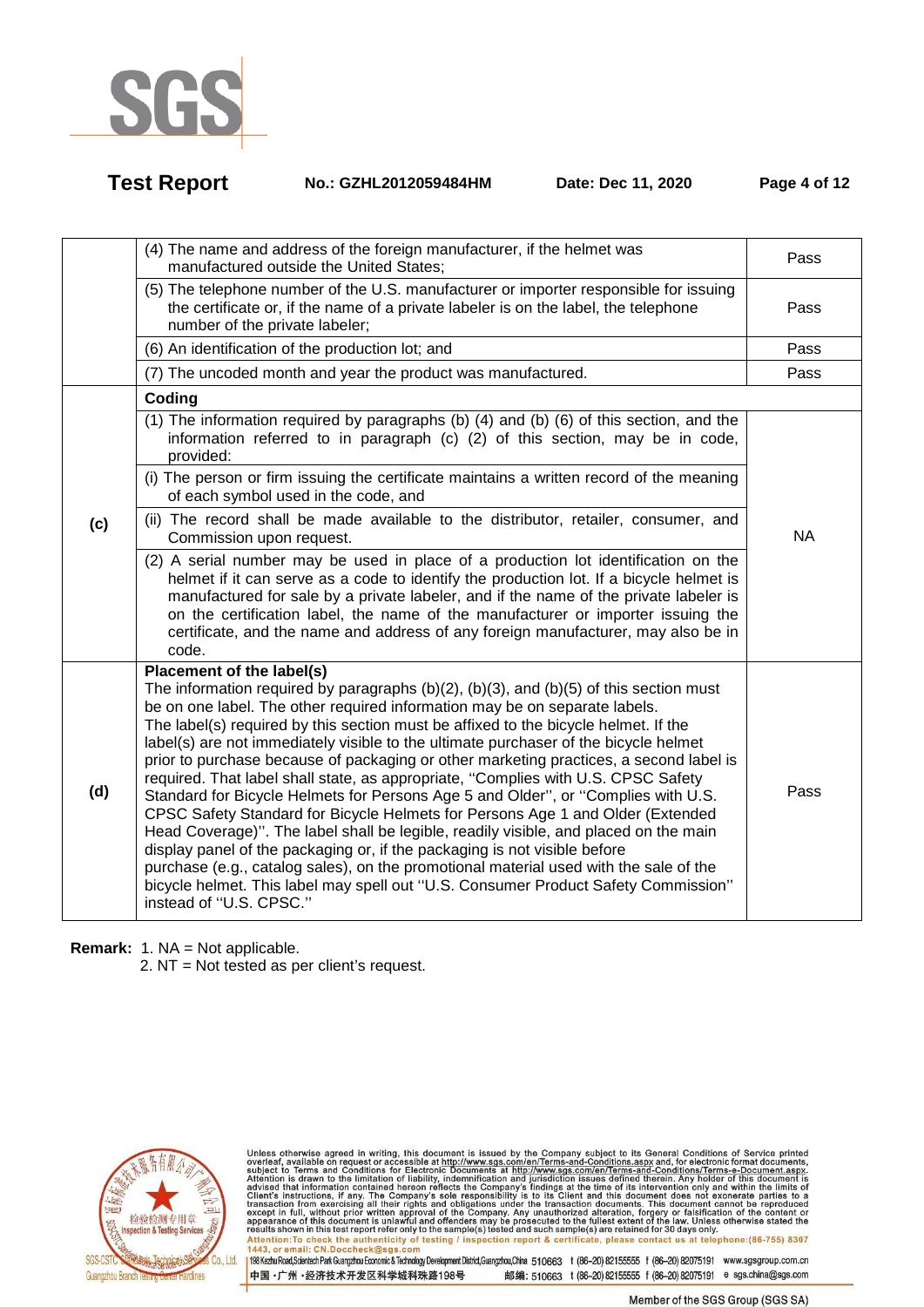

**Test Report No.: GZHL2012059484HM Date: Dec 11, 2020 Page 5 of 12** 

| <b>Systems check</b>                              | <b>Trial drop</b> | <b>Drop Height</b> | VEL.                     | <b>Milliseconds at</b> |                          |                  |
|---------------------------------------------------|-------------------|--------------------|--------------------------|------------------------|--------------------------|------------------|
|                                                   |                   | (cm)               | m/sec                    | Peak G                 | 150 <sub>q</sub>         | 200 <sub>g</sub> |
|                                                   |                   | 158.9              | 5.43                     | 401.1                  | 2.62                     | 2.20             |
| Pre-test                                          | 2                 | 158.7              | 5.41                     | 401.3                  | 2.61                     | 2.21             |
|                                                   | 3                 | 158.8              | 5.42                     | 401.2                  | 2.61                     | 2.22             |
| Pretest average                                   |                   | --                 | $\overline{\phantom{a}}$ | 401.2                  |                          |                  |
| Post test                                         |                   | 158.9              | 5.43                     | 401.2                  | 2.61                     | 2.23             |
|                                                   | 2                 | 158.8              | 5.42                     | 401.1                  | 2.62                     | 2.21             |
|                                                   | 3                 | 158.8              | 5.41                     | 401.0                  | 2.63                     | 2.21             |
| Post test average<br>--                           |                   |                    | $- -$                    | 401.1                  | --                       | --               |
| Difference between pretest and post test averages |                   |                    |                          |                        | Difference not to exceed |                  |
|                                                   |                   |                    |                          | 0.1 <sub>g</sub>       |                          | 5%               |

### **Impact attenuation instrument system check:**

# **Annex 1: Peripheral vision test**

Test Specification: 16 CFR Ch.II (1-1-16 Edition) PART 1203.14 Ambient temperature at time of test: 21.0 ℃

| <b>Condition</b> | <b>Horizontal vision</b> | Result |
|------------------|--------------------------|--------|
| Ambient No. 1    | 105 $^{\circ}$           | Pass   |

## **Annex 2: Positional stability test**

Test Specification: 16 CFR Ch.II (1-1-16 Edition) PART 1203.15 Ambient temperature at time of test: 21.0 ℃

| Condition     |            | <b>Result</b> |      |
|---------------|------------|---------------|------|
| Ambient No. 5 | From rear  | Not come off  | Pass |
|               | From front | Not come off  | Pass |

## **Annex 3: Retention system strength**

Test Specification: 16 CFR Ch.II (1-1-16 Edition) PART 1203.16 Ambient temperature at time of test: 21.0 ℃

| <b>Condition</b>          | Elongation (mm) | <b>Result</b> |
|---------------------------|-----------------|---------------|
| Ambient condition<br>No.1 | 19.3            | Pass          |
| High temperature<br>No.2  | 18.9            | Pass          |
| Low temperature<br>No. 3  | 19.2            | Pass          |
| Water immersion<br>No.4   | 19.5            | Pass          |



Unless otherwise agreed in writing, this document is issued by the Company subject to its General Conditions of Service printed<br>overleaf, available on request or accessible at http://www.sgs.com/en/Terms-and-Conditions.as Attention: To check the authenticity of testing / inspection report & certificate, please contact us at telephone: (86-755) 8307<br>1443, or email: CN.Doccheck@sgs.com

198 Kezhu Road,Scientech Park Guangzhou Economic & Technology Development District,Guangzhou,China 510663 t (86-20) 82155555 f (86-20) 82075191 www.sgsgroup.com.cn 中国·广州·经济技术开发区科学城科珠路198号 邮编: 510663 t (86-20) 82155555 f (86-20) 82075191 e sgs.china@sgs.com

**Model: S68B** Size: 55-59 cm Headform: JISO HPI (from reference plane): 16 mm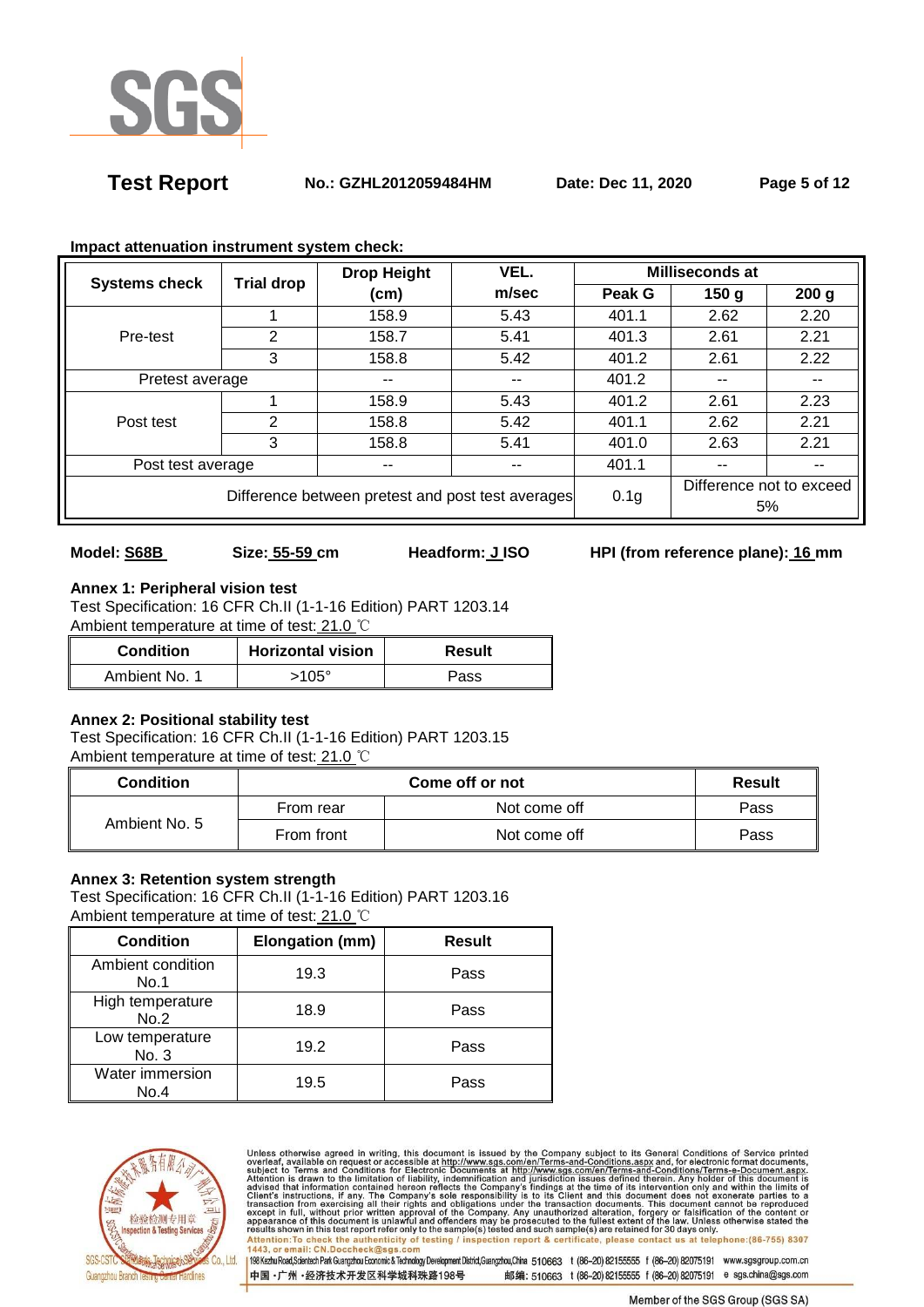

## **Test Report No.: GZHL2012059484HM Date: Dec 11, 2020 Page 6 of 12**

### **Annex 4: Impact energy attenuation test**

Test Specification: 16 CFR Ch.II (1-1-16 Edition) PART 1203.17

Ambient temperature at time of test: 21.0 ℃

| <b>Condition</b>                 | <b>Sample</b><br>Mass (g) | Impact Loc.            | Anvil         | Vel.-m/sec | Peak'G | <b>Result</b> |
|----------------------------------|---------------------------|------------------------|---------------|------------|--------|---------------|
|                                  |                           | Left Front             | Flat          | 6.24       | 170.2  | Pass          |
| <b>Ambient Condition</b>         | 341                       | Left Rear              | Flat          | 6.22       | 153.6  | Pass          |
| No.1                             |                           | <b>Right Front</b>     | Hemispherical | 4.75       | 151.7  | Pass          |
|                                  |                           | <b>Right Rear</b>      | Hemispherical | 4.82       | 93.2   | Pass          |
|                                  |                           | Front                  | Flat          | 6.20       | 167.8  | Pass          |
| High Temperature                 | 341                       | Rear                   | Flat          | 6.20       | 117.0  | Pass          |
| No.2                             |                           | Crown                  | Hemispherical | 4.74       | 92.2   | Pass          |
|                                  |                           | Left                   | Hemispherical | 4.78       | 139.3  | Pass          |
|                                  |                           | Crown                  | Flat          | 6.19       | 209.7  | Pass          |
| Low Temperature                  | 347                       | Left                   | Flat          | 6.18       | 179.7  | Pass          |
| No.3                             |                           | Front                  | Hemispherical | 4.79       | 90.3   | Pass          |
|                                  |                           | Rear                   | Hemispherical | 4.77       | 87.5   | Pass          |
| Water Immersion                  |                           | Crown<br>Left<br>Front | Flat          | 6.19       | 188.3  | Pass          |
|                                  | 343                       |                        | Flat          | 6.21       | 168.8  | Pass          |
| No.4                             |                           |                        | Hemispherical | 4.77       | 89.9   | Pass          |
|                                  |                           | Rear                   | Hemispherical | 4.78       | 187.8  | Pass          |
| <b>Ambient Condition</b><br>No.5 | 345                       | Front                  | Curbstone     | 4.75       | 127.9  | Pass          |
| <b>High Temperature</b><br>No.6  | 340                       | Crown                  | Curbstone     | 4.79       | 120.3  | Pass          |
| Low Temperature<br>No.7          | 343                       | Left                   | Curbstone     | 4.79       | 104.6  | Pass          |
| Water Immersion<br><b>No.8</b>   | 346                       | Rear                   | Curbstone     | 4.82       | 93.2   | Pass          |



Unless otherwise agreed in writing, this document is issued by the Company subject to its General Conditions of Service printed<br>overleaf, available on request or accessible at http://www.sgs.com/en/Terms-and-Conditions.as Attention:To check the authenticity of testing / inspection report & certificate, please contact us at telephone:(86-755) 8307<br>1443, or email: CN.Doccheck@sgs.com

198 Kezhu Road,Scientech Park Guangzhou Economic & Technology Development District,Guangzhou,China 510663 t (86-20) 82155555 f (86-20) 82075191 www.sgsgroup.com.cn 中国·广州·经济技术开发区科学城科珠路198号 邮编: 510663 t (86-20) 82155555 f (86-20) 82075191 e sgs.china@sgs.com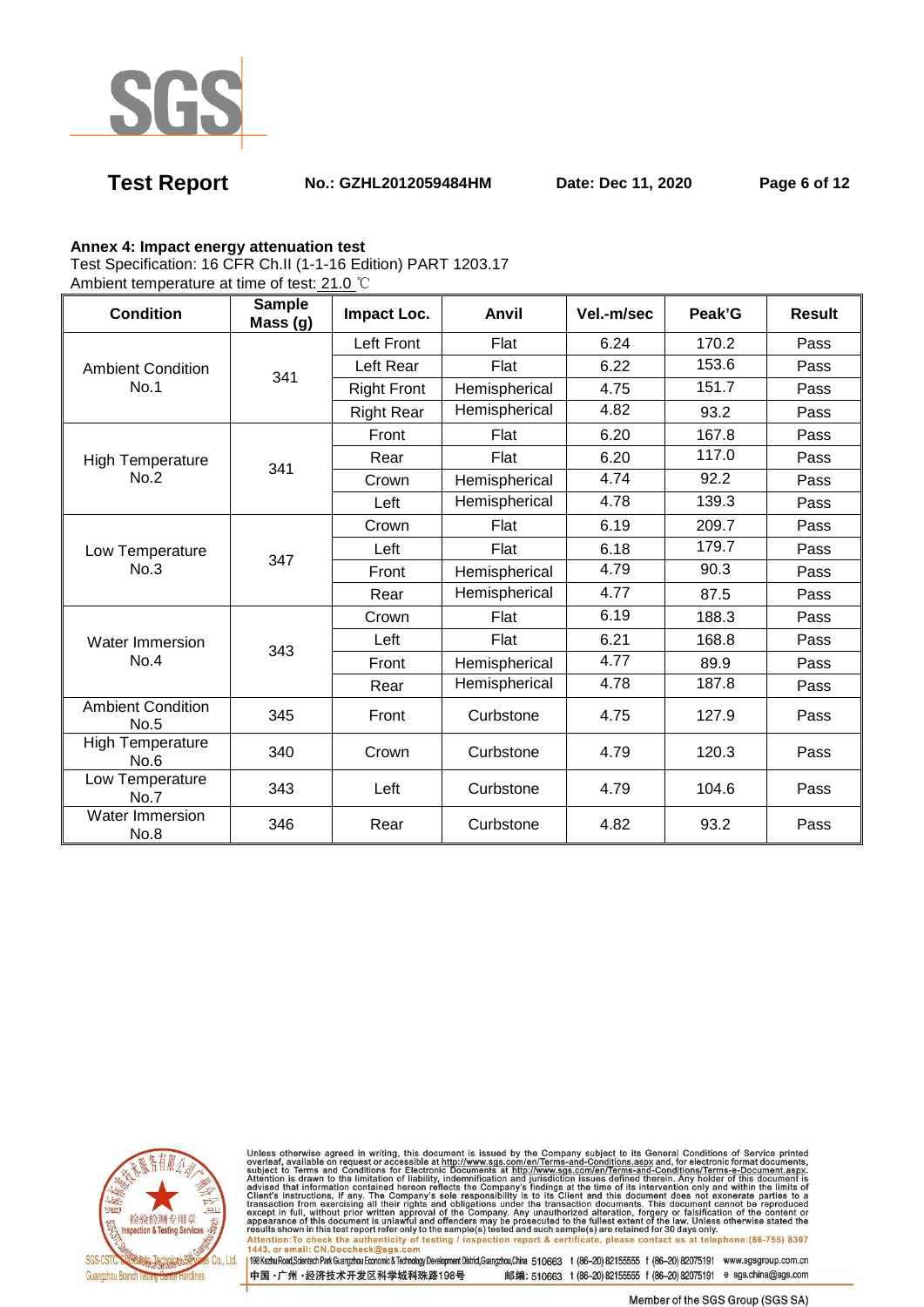

**Test Report No.: GZHL2012059484HM Date: Dec 11, 2020 Page 7 of 12** 





Unless otherwise agreed in writing, this document is issued by the Company subject to its General Conditions of Service printed<br>overleaf, available on request or accessible at http://www.sgs.com/en/Terms-and-Conditions.as Attention: To check the authenticity of testing / inspection report & certificate, please contact us at telephone: (86-755) 8307<br>1443, or email: CN.Doccheck@sgs.com<br>1998 Kezhu Road,Scientech Park Guargzhou Economic & Techn

中国·广州·经济技术开发区科学城科珠路198号 邮编: 510663 t (86-20) 82155555 f (86-20) 82075191 e sgs.china@sgs.com

Member of the SGS Group (SGS SA)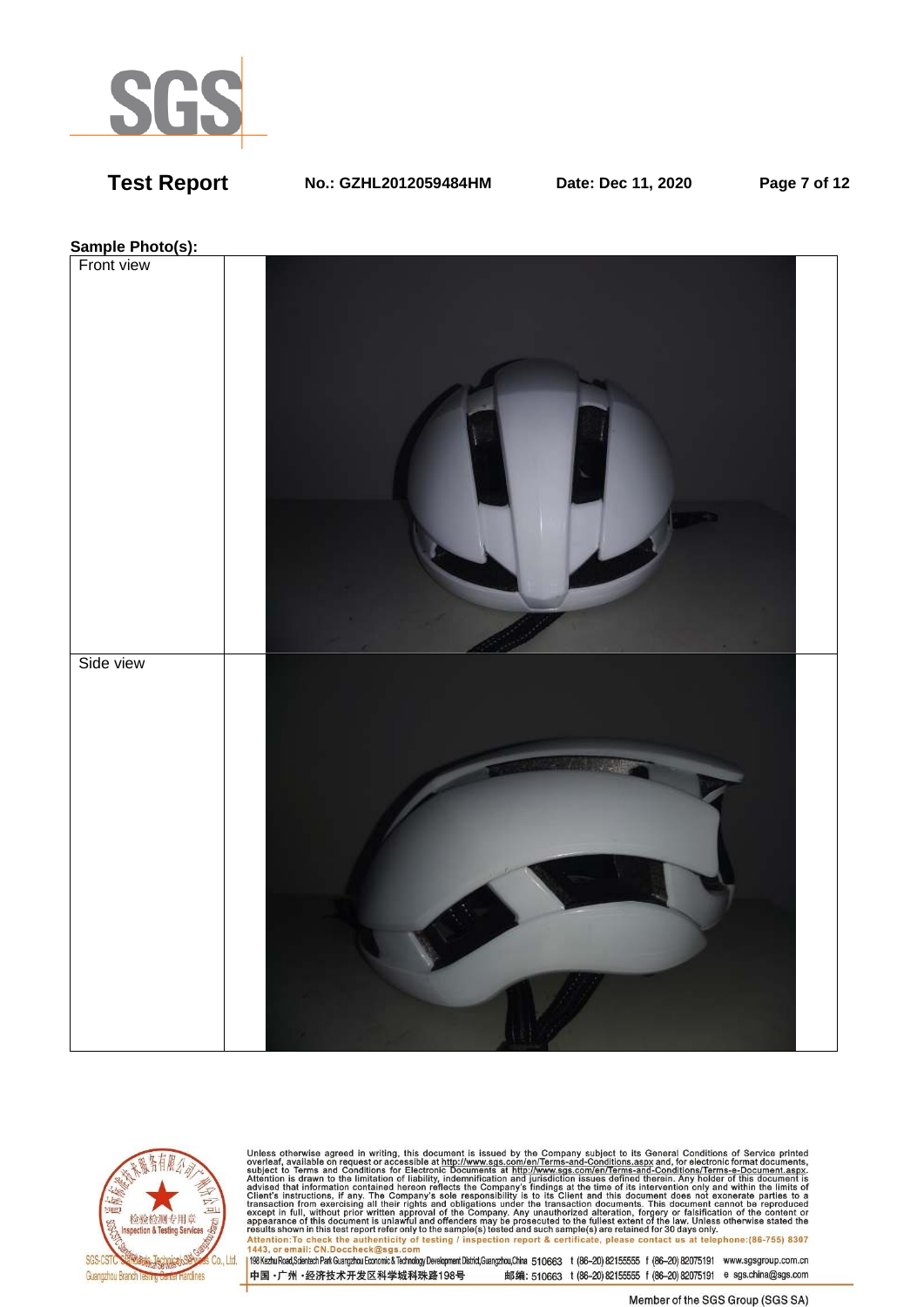

## **Test Report No.: GZHL2012059484HM Date: Dec 11, 2020 Page 8 of 12**





Unless otherwise agreed in writing, this document is issued by the Company subject to its General Conditions of Service printed<br>overleaf, available on request or accessible at http://www.sgs.com/en/Terms-and-Conditions.as Attention: To check the authenticity of testing / inspection report & certificate, please contact us at telephone: (86-755) 8307<br>1443, or email: CN.Doccheck@sgs.com<br>1998 Kezhu Road,Scientech Park Guargzhou Economic & Techn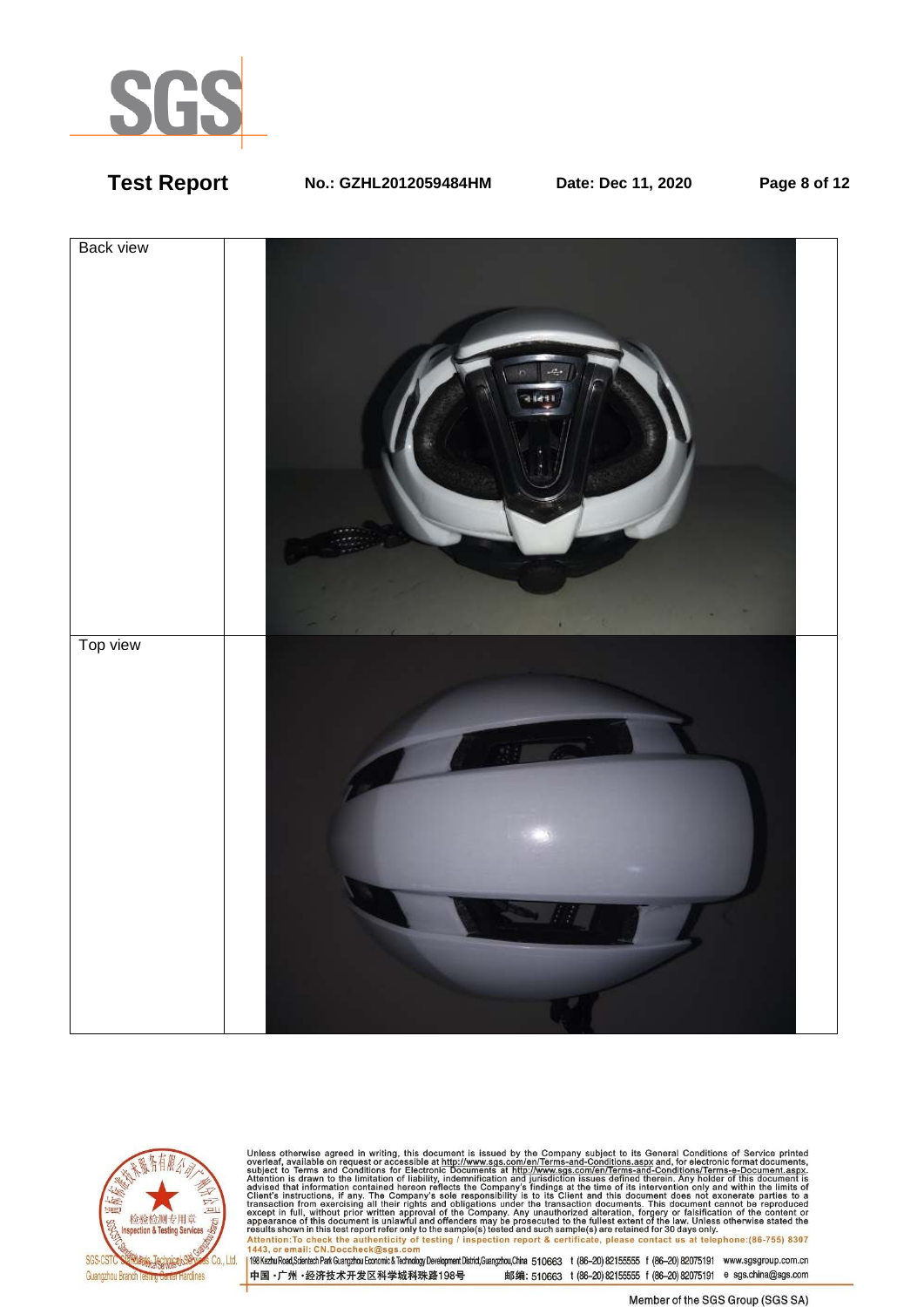

**Test Report No.: GZHL2012059484HM Date: Dec 11, 2020 Page 9 of 12** 





Unless otherwise agreed in writing, this document is issued by the Company subject to its General Conditions of Service printed<br>overleaf, available on request or accessible at http://www.sgs.com/en/Terms-and-Conditions.as Attention:To check the authenticity of testing / inspection report & certificate, please contact us at telephone:(86-755) 8307<br>1443, or email: CN.Doccheck@sgs.com

198 Kezhu Road,Scientech Park Guangzhou Economic & Technology Development District,Guangzhou,China 510663 t (86-20) 82155555 f (86-20) 82075191 www.sgsgroup.com.cn 中国·广州·经济技术开发区科学城科珠路198号 邮编: 510663 t (86-20) 82155555 f (86-20) 82075191 e sgs.china@sgs.com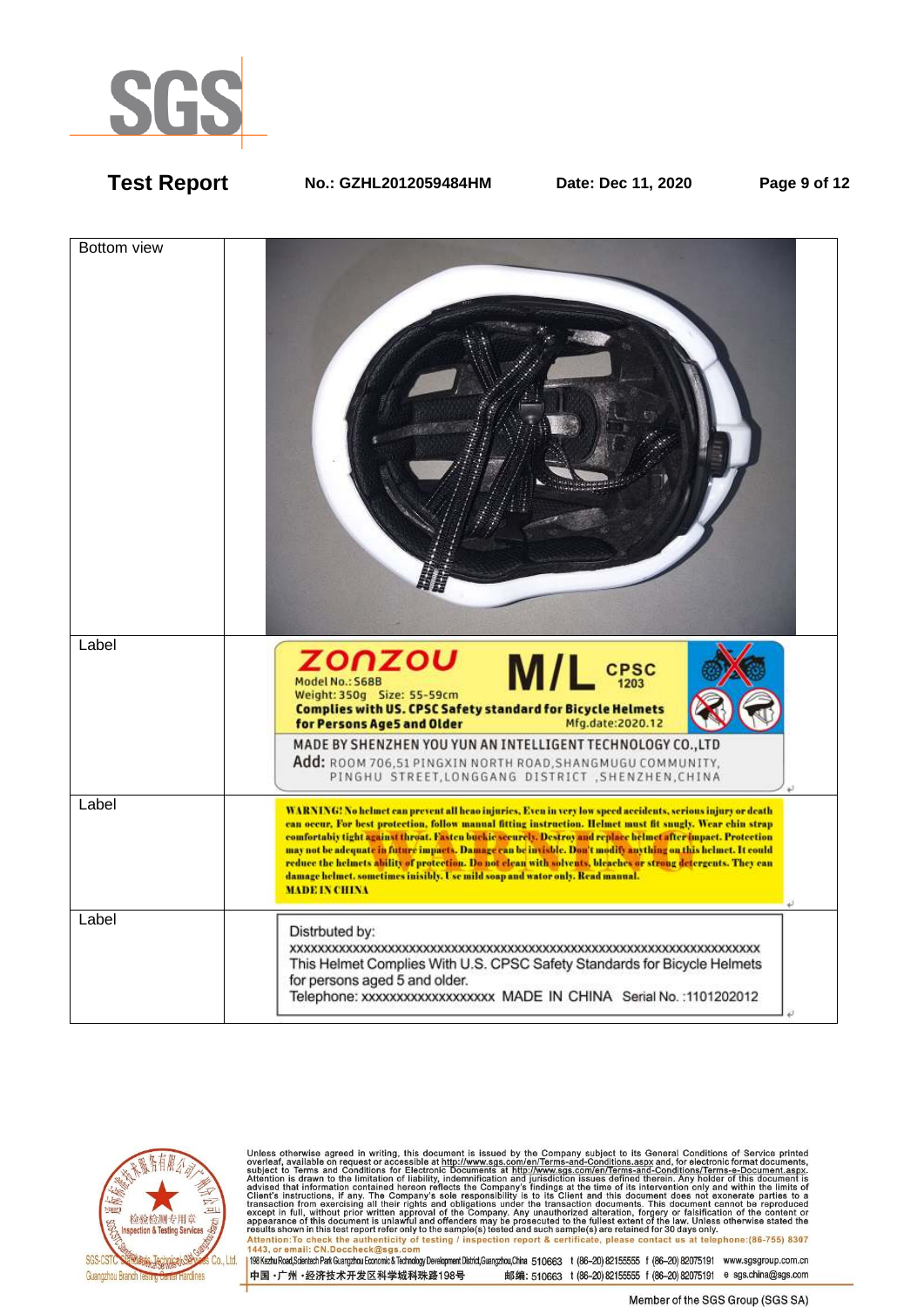

## **Test Report No.: GZHL2012059484HM Date: Dec 11, 2020 Page 10 of 12**





Unless otherwise agreed in writing, this document is issued by the Company subject to its General Conditions of Service printed<br>overleaf, available on request or accessible at http://www.sgs.com/en/Terms-and-Conditions.as Antention: To check the authenticity of testing / inspection report & certificate, please contact us at telephone: (86-755) 8307<br>1443, or email: CN.Doccheck@sgs.com<br>1998 Kezhu Road,Sciented: Park Guargzhou Economic & Techn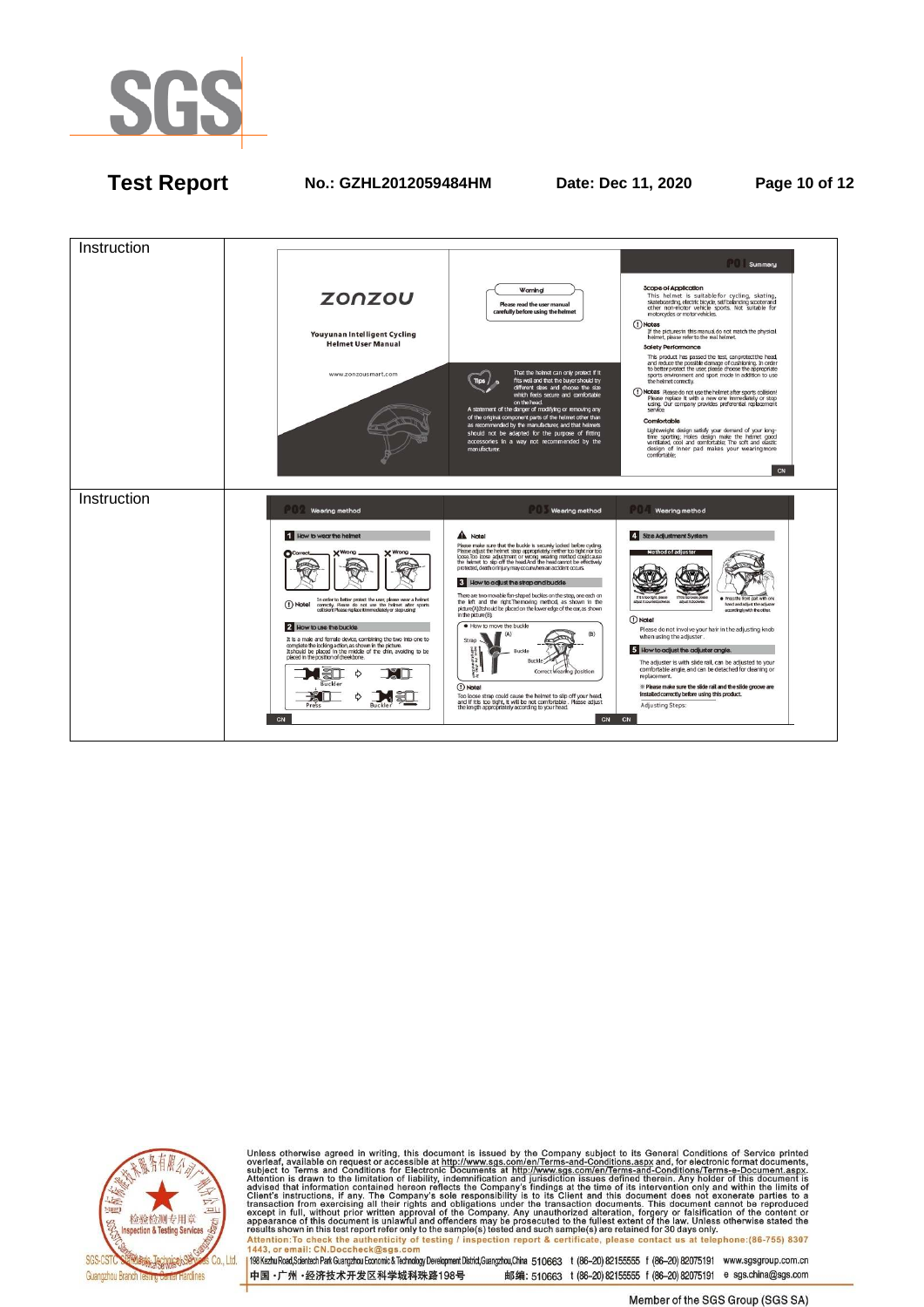

## **Test Report No.: GZHL2012059484HM Date: Dec 11, 2020 Page 11 of 12**





Unless otherwise agreed in writing, this document is issued by the Company subject to its General Conditions of Service printed<br>overleaf, available on request or accessible at http://www.sgs.com/en/Terms-and-Conditions.as Attention: To check the authenticity of testing / inspection report & certificate, please contact us at telephone: (86-755) 8307<br>1443, or email: CN.Doccheck@sgs.com<br>1998 Kezhu Road,Scientech Park Guargzhou Economic & Techn